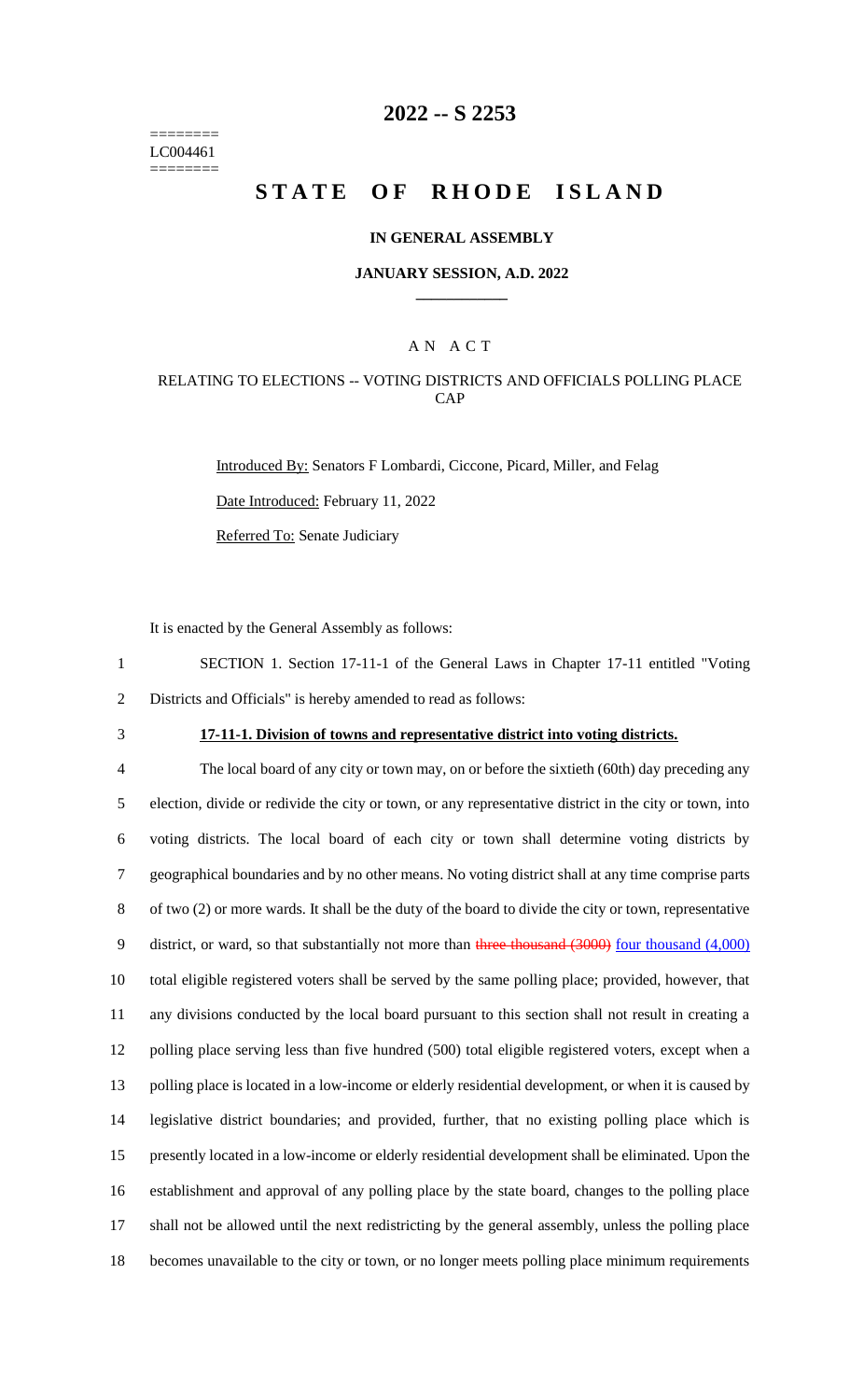- 1 as established by the state board, then the city or town may take the appropriate action to replace
- 2 the polling place. A polling place may be located either within or without the voting district for
- 3 which it is established; provided, that a polling place may be located outside the district only upon
- 4 unanimous determination of the local board and subject to the approval of the state board that a
- 5 suitable place is not available within the voting district.
- 6 SECTION 2. This act shall take effect upon passage.

#### ======== LC004461 ========